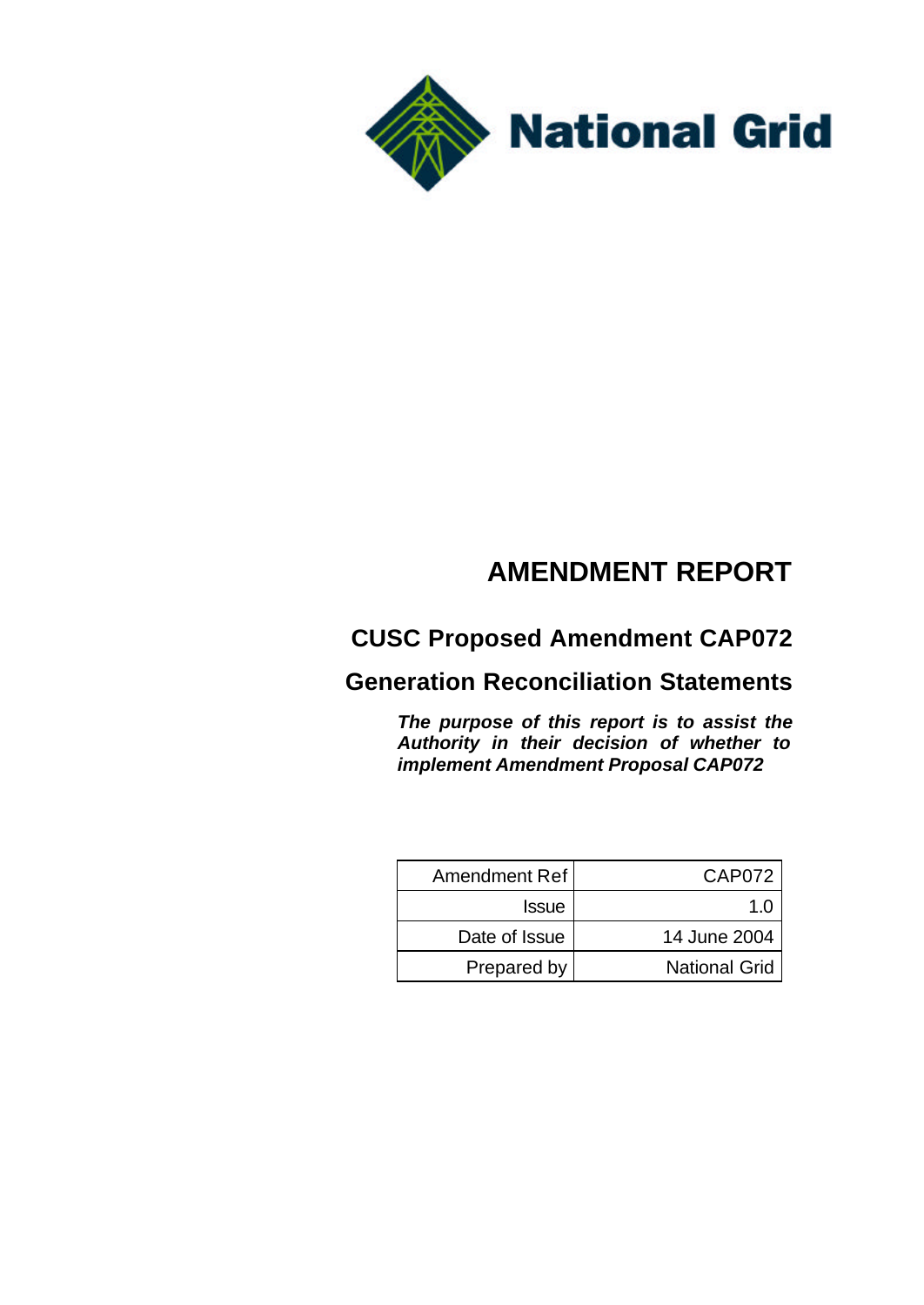#### **I DOCUMENT CONTROL**

#### **a National Grid Document Control**

| <b>Version</b> | <b>Date</b> | <b>Author</b>        | <b>Change Reference</b>                        |
|----------------|-------------|----------------------|------------------------------------------------|
| 0.1            | 14/5/04     | <b>National Grid</b> | Draft for internal comment                     |
| 0.2            | 2/6/04      | <b>National Grid</b> | Draft for Industry comment                     |
| 1.0            | 14/6/04     | <b>National Grid</b> | Formal version for submission to the Authority |

#### **b Document Location**

Nation Grid Website:

http://www.nationalgrid.com/uk/indinfo/cusc

### **c Distribution**

| <b>Name</b>                                | Organisation |
|--------------------------------------------|--------------|
| The Gas and Electricity Markets Authority  | Ofgem        |
| <b>CUSC Parties</b>                        | Various      |
| <b>Panel Members</b>                       | Various      |
| National Grid Industry Information Website |              |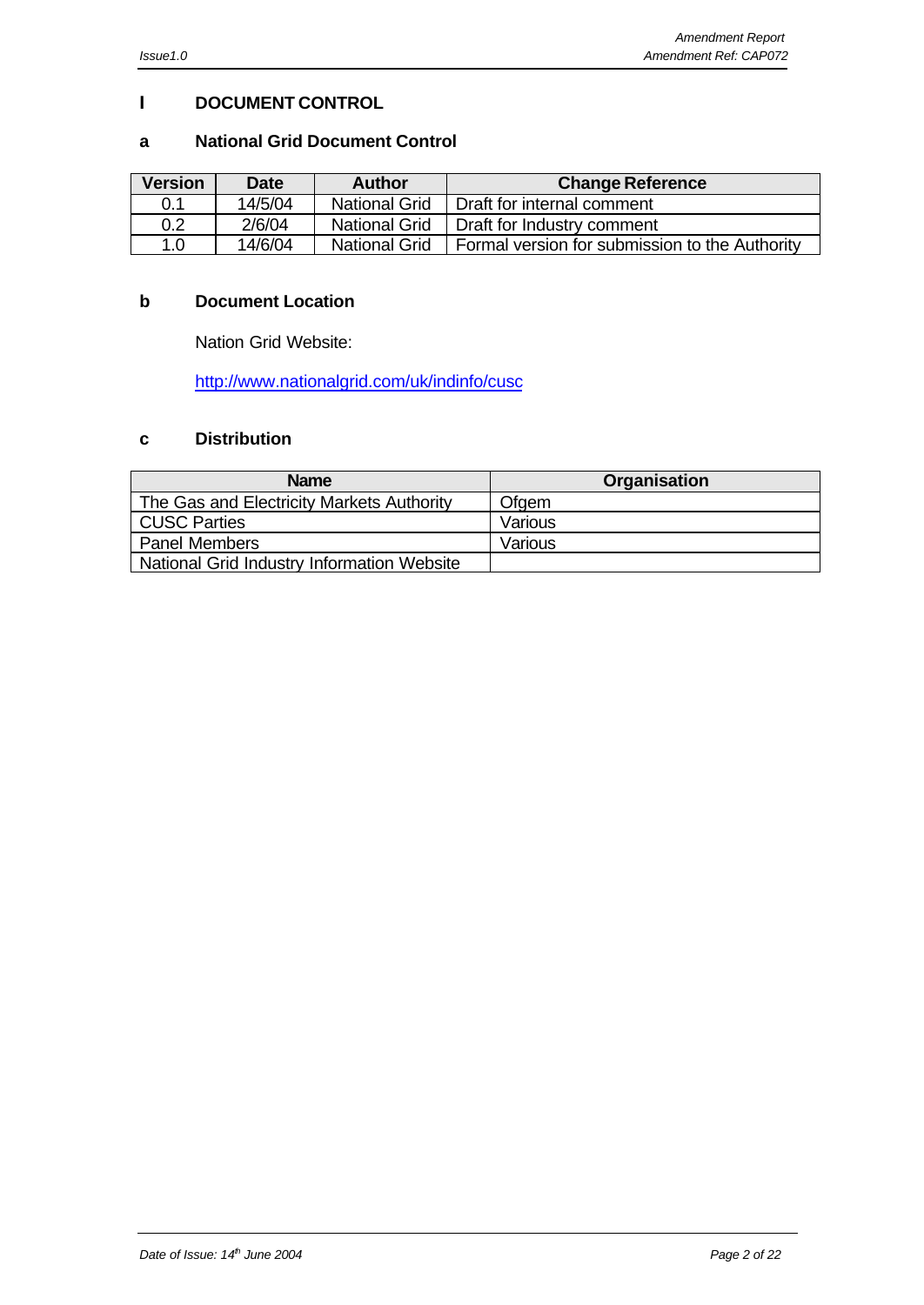## **II CONTENTS TABLE**

| L    |                                                                        |
|------|------------------------------------------------------------------------|
|      | a                                                                      |
|      | b                                                                      |
|      | $\mathbf C$                                                            |
| Ш    |                                                                        |
| 1.0  |                                                                        |
| 2.0  |                                                                        |
| 3.0  |                                                                        |
| 4.0  |                                                                        |
| 5.0  |                                                                        |
| 6.0  | ASSESSMENT AGAINST APPLICABLE CUSC OBJECTIVES 5                        |
| 7.0  |                                                                        |
| 8.0  |                                                                        |
| 9.0  |                                                                        |
| 10.0 |                                                                        |
| 11.0 |                                                                        |
|      |                                                                        |
|      |                                                                        |
|      | Part A - Text to give effect to the Proposed Amendment 14              |
|      | <b>ANNEX 3 - COPIES OF REPRESENTATIONS RECEIVED TO CONSULTATION 15</b> |
|      | ANNEX 4 - COPIES OF COMMENTS RECEIVED ON THE DRAFT AMENDMENT           |
|      |                                                                        |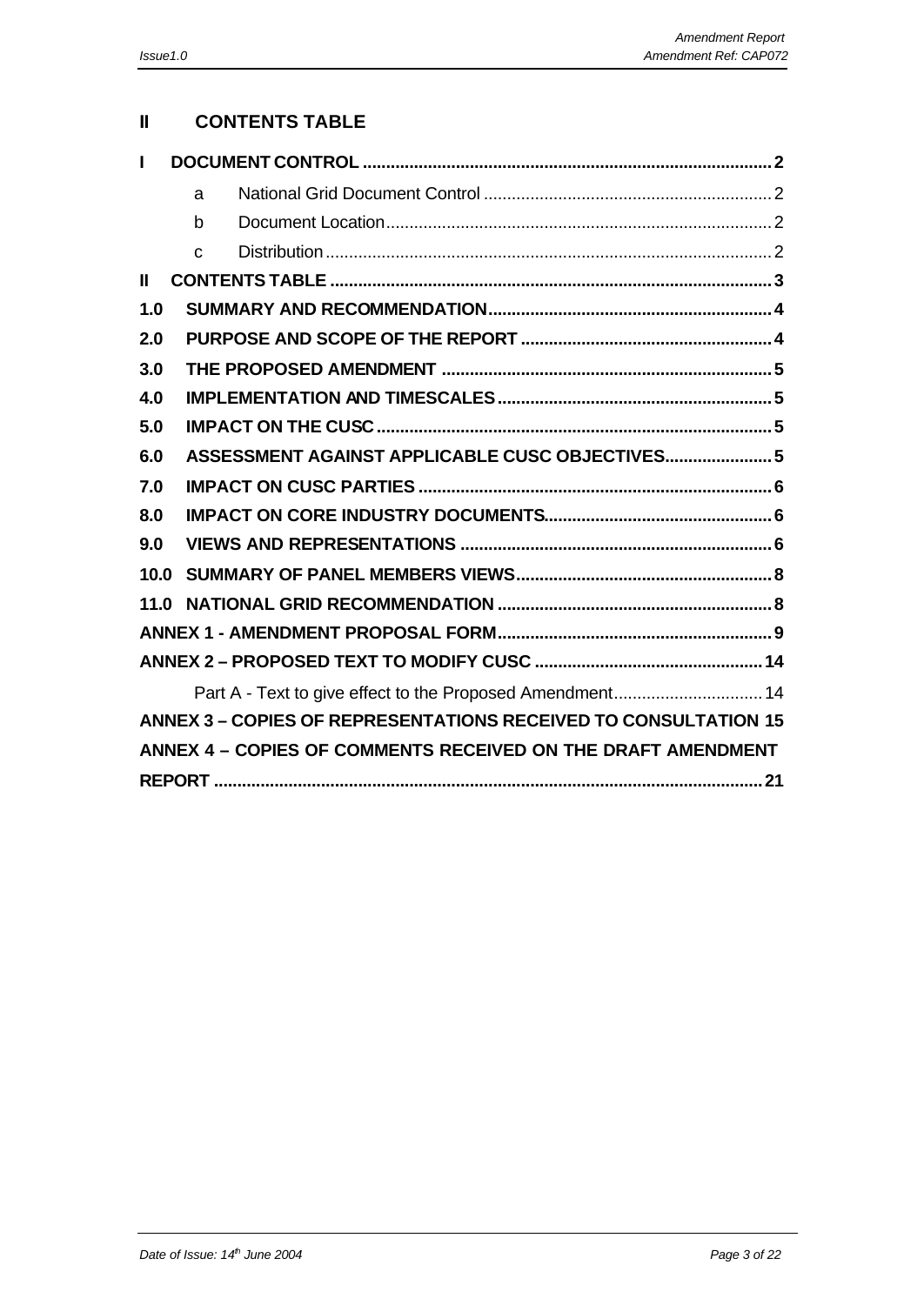#### **1.0 SUMMARY AND RECOMMENDATION**

- 1.1 CAP072 will re-instate Paragraph 3.12.2 into the CUSC. This was erroneously deleted after the implementation of CAP065. The re-instated Paragraph will actually become 3.13.2 after the implementation of CAP055.
- 1.2 CAP072 was proposed by National Grid and submitted to the CUSC Amendments Panel for consideration at their meeting on  $23<sup>rd</sup>$  April 2004. The Amendments Panel determined that the issue was appropriate to proceed to wider industry consultation by National Grid.
- 1.3 National Grid received a total of 3 responses to the consultation for CAP072. One respondent did not support and two respondents did support the Proposed Amendment.

#### **National Grid Recommendation**

1.4 National Grid recommends the implementation of CAP072.

#### **2.0 PURPOSE AND SCOPE OF THE REPORT**

- 2.1 This Amendment Report has been prepared and issued by National Grid under the rules and procedures specified in the Connection and Use of System Code (CUSC) as designated by the Secretary of State. It addresses issues relating to CUSC Amendment Proposal 072 – Generation Reconciliation Statements.
- 2.2 Further to the submission of Amendment Proposal CAP072 (see Annex 1) and the subsequent wider industry consultation that was undertaken by National Grid, this document is addressed and furnished to the Gas and Electricity Markets Authority ("the Authority") in order to assist them in their decision whether to implement Amendment Proposal CAP072.
- 2.3 This document outlines the nature of the CUSC changes that are proposed. It incorporates National Grid's recommendations to the Authority concerning the Amendment. Copies of all representations received in response to the consultation have been also been included and a 'summary' of the representations received is also provided. Copies of each of the responses to the consultation are included as Annex 3 to this document.
- 2.4 This Amendment Report has been prepared in accordance with the terms of the CUSC. An electronic copy can be found on the National Grid website, at http://www.nationalgrid.com/uk/indinfo/cusc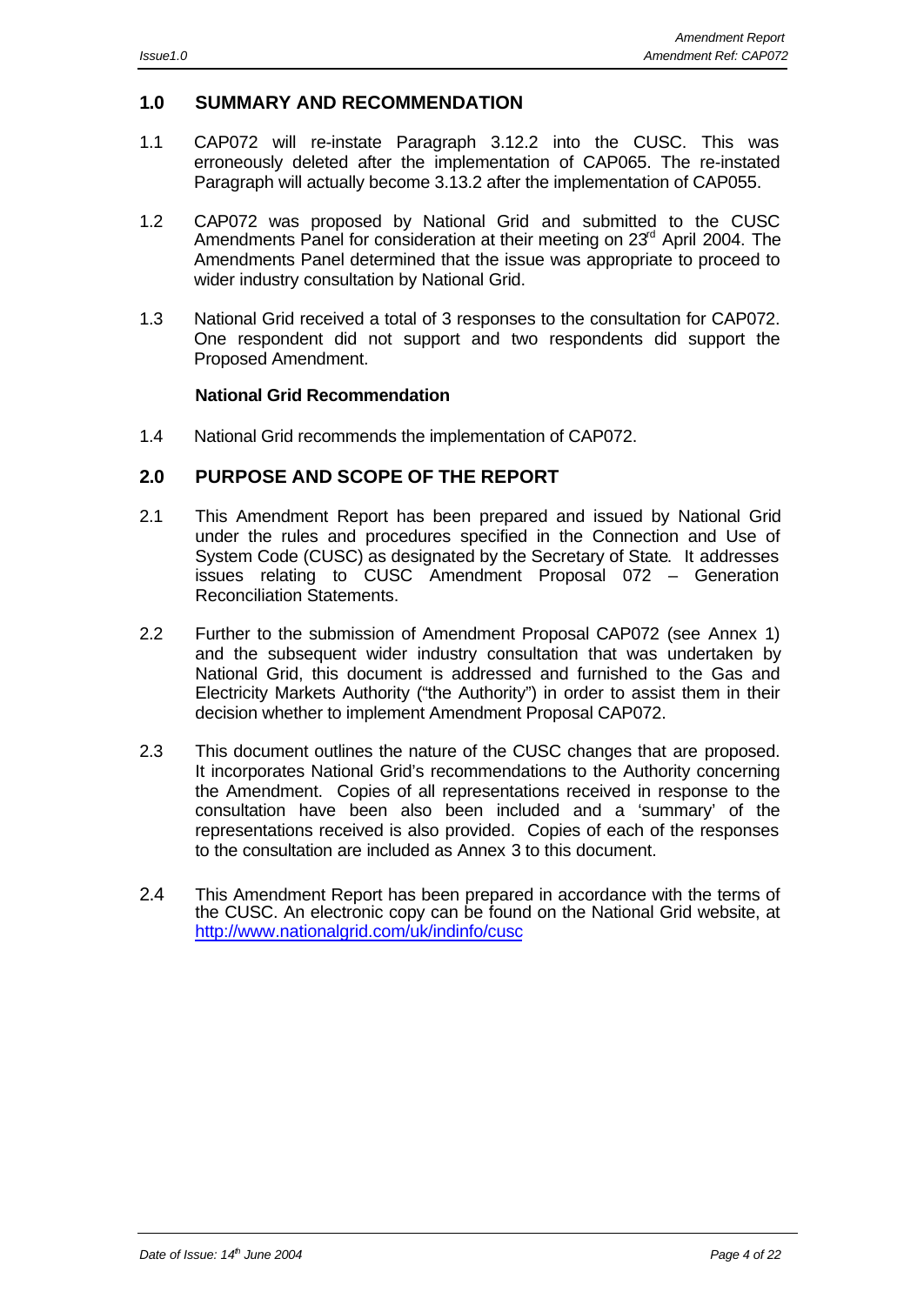#### **3.0 THE PROPOSED AMENDMENT**

#### **Background**

3.1 National Grid submitted CAP072 to the Amendments Panel meeting held on 23<sup>rd</sup> April 2004. The Amendments Panel agreed that CAP072 should go straight out to industry consultation. National Grid issued the consultation paper on 27<sup>th</sup> April and requested comments by 28<sup>th</sup> May.

#### **The Proposed Amendment**

- 3.2 CAP072 will re-instate Paragraph 3.12.2 into the CUSC. This was erroneously deleted after the implementation of CAP065. The re-instated Paragraph will actually become 3.13.2 now that CAP055 has been implemented.
- 3.3 Paragraph 3.12.2 required NGC to produce a Generation Reconciliation Statement in respect of generation related TNUoS Charges and send it to the User as soon as practicable and in any event by  $31<sup>st</sup>$  March in each financial year. The Statement shall specify the Actual Amount and the Notional Amount of generation related TNUoS Charges for each month during the relevant Financial Year and, in reasonable detail the information from which such amounts were derived and the manner in which they were calculated.
- 3.4 CAP065 was a Housekeeping Amendment Proposal submitted to the Panel by National Grid with a number of other Housekeeping Amendments on 18<sup>th</sup> September 2003. CAP065 proposed the deletion of a number of redundant Paragraphs in the CUSC related to NETA Go-Live. The Amendment Proposal included a list of Paragraphs for deletion one of which was Paragraph 3.12.2. This was an error - the Amendment Proposal should have referred to Paragraph 3.13.2 for deletion and not 3.12.2. The Authority approved CAP065 on  $23^{\text{rd}}$  December 2003 for implementation on  $2^{\text{nd}}$  January 2004. NGC agreed at the CUSC Amendments Panel meeting held on  $26<sup>th</sup>$ March 2004 that there had been an error in CAP065 and agreed to bring forward an Amendment Proposal to the April 2004 Panel meeting to rectify the position.

#### **4.0 IMPLEMENTATION AND TIMESCALES**

4.1 There is no material impact associated with the timing of the implementation of CAP072. It is therefore proposed that implementation takes place with effect from 10 days after the Authority's decision.

#### **5.0 IMPACT ON THE CUSC**

- 5.1 CAP072 would require amendment to paragraph 3.13.2 of the CUSC.
- 5.2 The text required to give effect to the Proposed Amendment is contained as Annex 2 of this document.

#### **6.0 ASSESSMENT AGAINST APPLICABLE CUSC OBJECTIVES**

6.1 Correcting the CUSC in this way will enable National Grid to fulfil its obligations to facilitate competition in the generation and supply of electricity. Provision of the Generation Reconciliation Statements will enable National Grid to more easily and efficiently discharge its obligations under the Act and the Transmission Licence.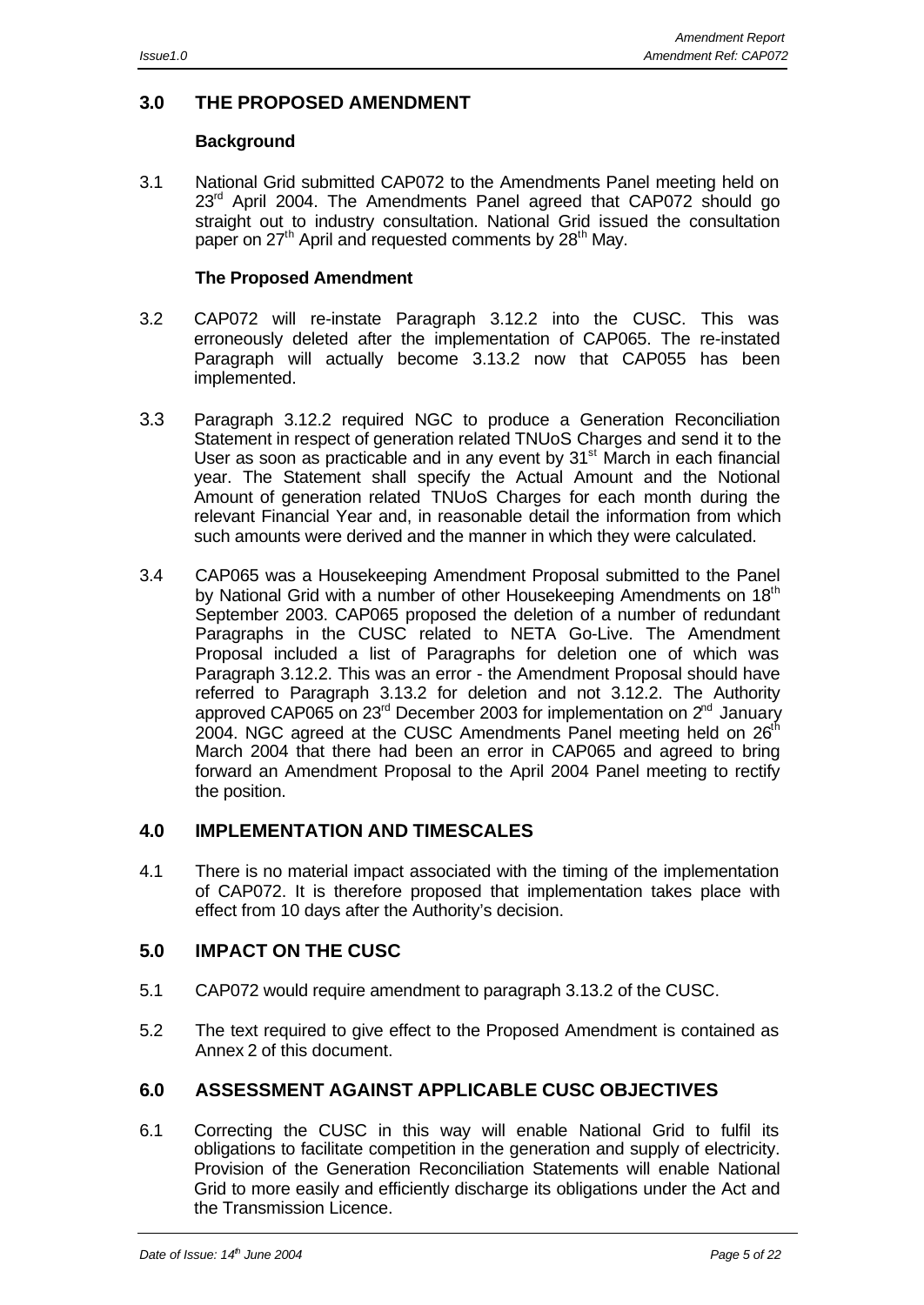### **7.0 IMPACT ON CUSC PARTIES**

7.1 The Proposed Amendment will have no impact on CUSC Parties since it will reinstate a Paragraph that was originally part of the CUSC.

#### **8.0 IMPACT ON CORE INDUSTRY DOCUMENTS**

8.1 The Proposed Amendment will have no impact on Core Industry Documents or other industry documentation or require any changes to computer systems established under Core Industry documents.

#### **10.0 VIEWS AND REPRESENTATIONS**

10.1 This Section contains a summary of the views and representations made by consultees during the consultation period in respect of the Proposed Amendment.

#### **Views of Panel Members**

10.2 Three responses were submitted during the consultation by Members of the Amendments Panel. The issue of whether Panel Members are responding as Panel Members or on behalf of their Company when they respond on Company letterhead was debated at the Panel meeting held on  $21<sup>st</sup>$  May in the context of the CAP068 report. NGC agrees with the suggestion by the respondent in CAP072-AR-01 that unless Panel Members indicate that they are responding as Panel Members, the response will be treated as a response on behalf of the Company and NGC will adopt this practice in future.

#### **View of Core Industry Document Owners**

10.3 No responses have been received from Core Industry document owners noting any impact of CAP072 on Core Industry documents.

#### **Responses to Consultation**

10.4 The following table provides an overview of the representations received. Copies of the representations are attached as Annex 3.

| <b>Reference</b> | Company               | <b>Supportive</b> | <b>Comments</b>                                                         |
|------------------|-----------------------|-------------------|-------------------------------------------------------------------------|
| CAP072-CR-01     | <b>British Gas</b>    | No.               | The respondent raises a<br>number of further points<br>addressed below. |
| CAP072-CR-02     | <b>EDF</b>            | Yes               |                                                                         |
| CAP072-CR-03     | <b>British Energy</b> | Yes               | The respondent raises a<br>number of further points<br>addressed below. |

10.5 On point a) raised by the respondent in CAP072-CR-01 the Amendment Proposal referred to Paragraph 3.12.2 as this was the Paragraph in the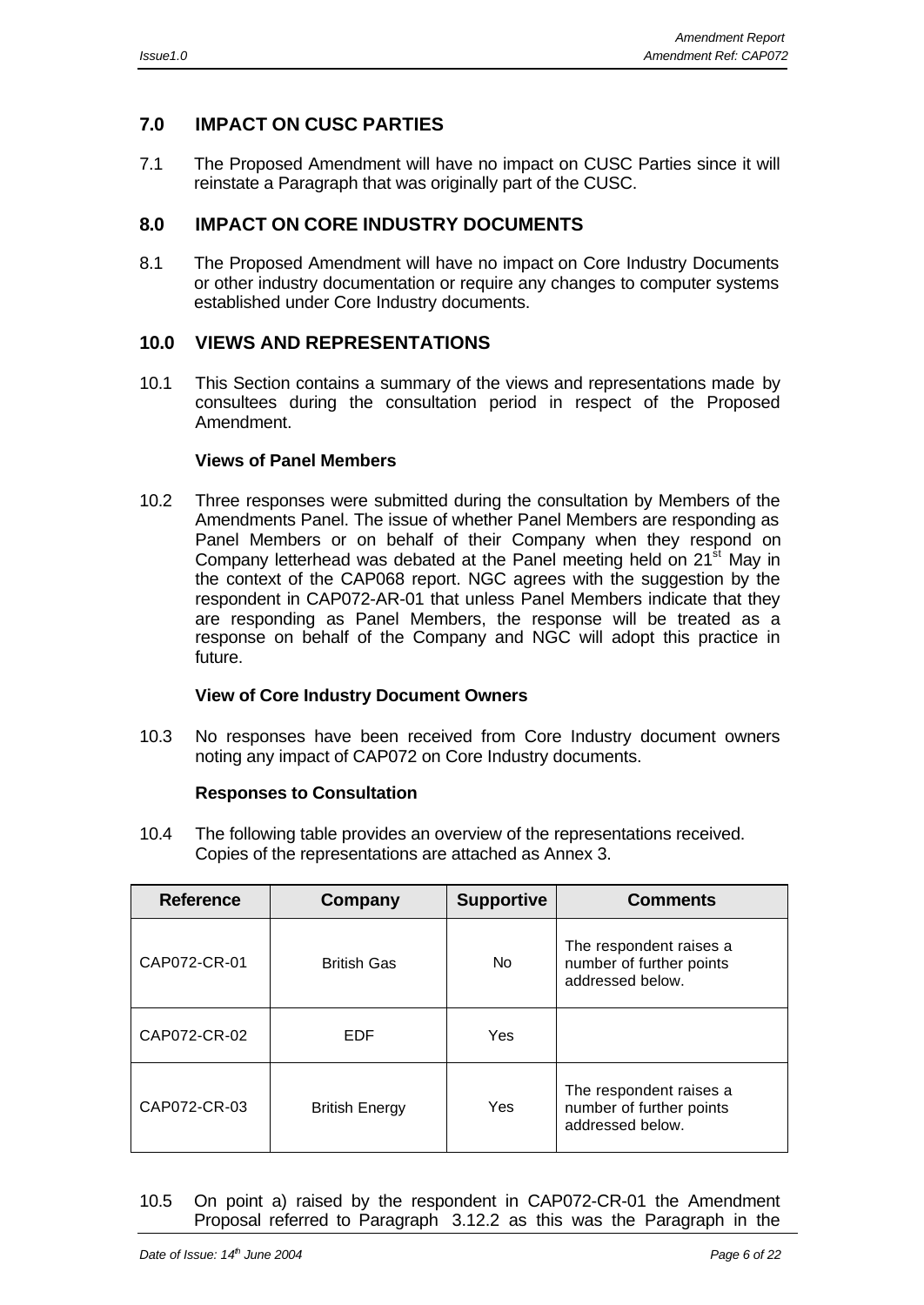CUSC that was erroneously deleted by CAP065. NGC believed it was helpful for CUSC Users for the Amendment Proposal to refer to the original numbering of the paragraph concerned with the provision of Generation Reconciliation Statements. However, we also believed it was appropriate to point out to CUSC users that, as CAP055 would be implemented on 27th April and CAP072 was being submitted to the 23rd April Panel meeting, that the amendment would actually be to paragraph 3.13 of the CUSC in due course after 27th April rather than the existing CUSC numbering as at 23rd April. We believe it was implicit in this explanation that the legal text would simply be adjusted to reflect the new numbering.

- 10.6 On point b) raised by the respondent in CAP072-CR-01 NGC accepts that the legal text submitted with CAP072 was deficient in that it did not indicate that there would be a need for subsequent paragraph re-numbering in Paragraph 3.13 after the insertion of the new paragraph 3.13.2. A note has been inserted before the legal text to explain that subsequent paragraph numbering is required. As this note does not actually form part of the text for insertion in the CUSC we do not believe it needs to be submitted as an alternative amendment but is simply a consequential adjustment.
- 10.7 On point i) raised by the respondent in CAP072-CR-01 and the similar point raised by the respondent in CAP072-CR-03, NGC did not ultimately formally raise an Alternative Amendment to CAP072 and therefore these points do not need to be addressed in detail. Following consideration of the views of Panel Members and the Authority expressed at the Panel meeting held on 21<sup>st</sup> May that the Alternative Amendment for CAP072 that NGC were considering addresses a different defect than the original Amendment Proposal, NGC decided not to put forward an Alternative Amendment in the context of CAP072. The respondent in CAP072-CR-03 also suggests in this context that the date by which Generation Reconciliation Statements are to be provided by NGC (31<sup>st</sup> March) should be subject to a review and that such a review should only be considered once the relevant Paragraph has been reinstated in the CUSC to correct the original error. NGC is intending to bring forward a separate Amendment Proposal at the earliest opportunity addressing the defect we have identified in the paragraph to amend the date by which Generation Reconciliation Statements should be provided.
- 10.8 On point ii) raised by the respondent in CAP072-CR-01 this potential change is still outstanding. NGC intends to include a housekeeping amendment to delete the original paragraph that CAP065 should have referred to (3.13.2) as part of a suite of housekeeping amendments in due course. However, since the implementation of CAP055 the housekeeping amendment will need to refer to Paragraph 3.14.2 for removal.
- 10.8 The respondent in CAP072-CR-03 notes that the manner in which the inadvertant deletion of paragraph 3.12.2 of the CUSC occurred suggests that inadequate measures were in place to prevent it happening. In the context of "housekeeping" amendment proposals, the bundling off these into a suite of change proposals to improve the overall efficiency of the process has been an accepted practice to date. The respondent in CAP072-CR-03 goes on to say that clearly there is a need for a review of the internal processes and possibly improve the presentation of the material put into the reports, for example, by quoting both the affected clause reference and its contents in this specific case would have highlighted the mismatch between the change proposed and the actual content of the clause. NGC is reviewing the most efficient way to take forward housekeeping amendments in future to try to prevent a recurrence of this error.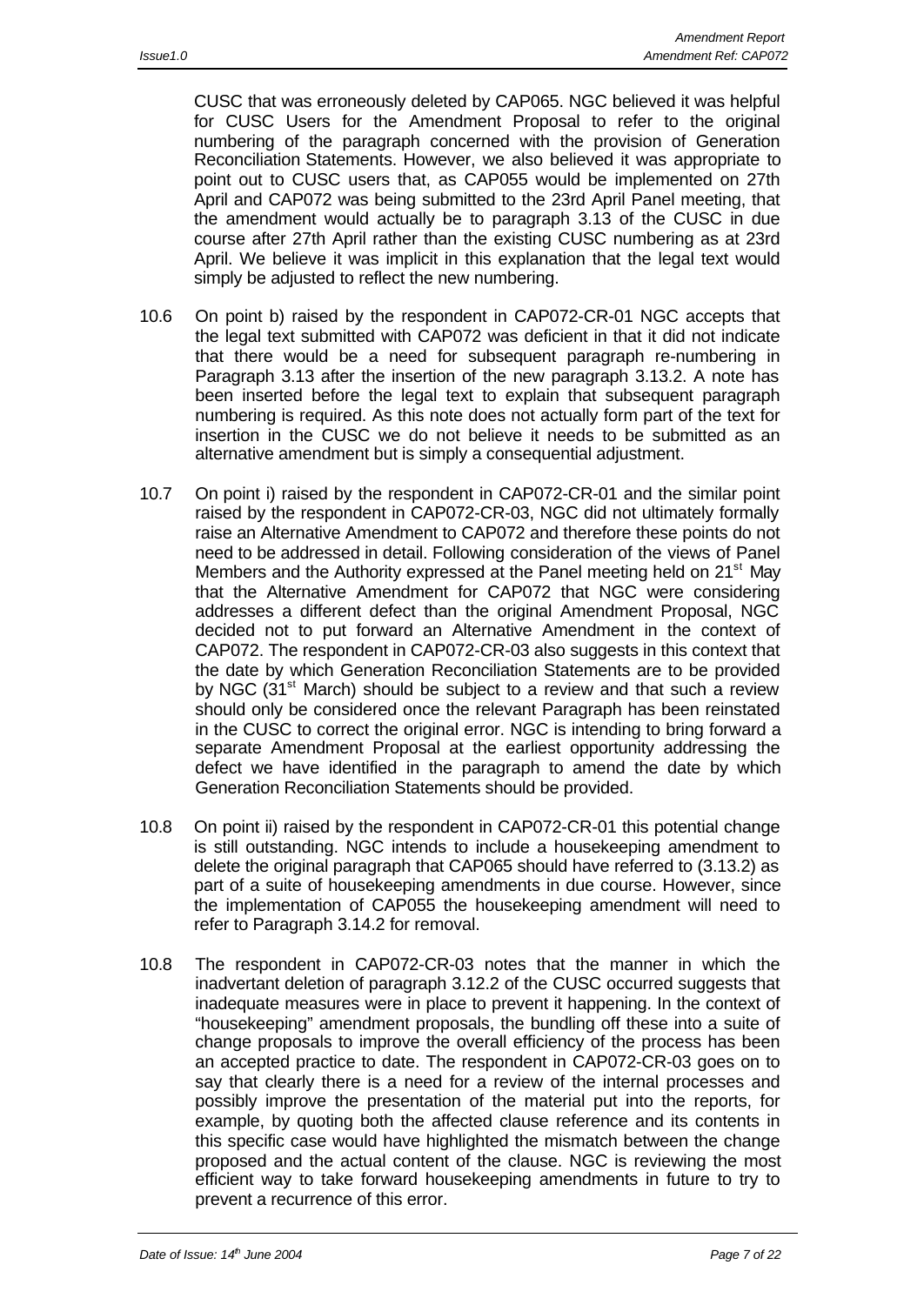- 10.9 The respondent in CAP072-CR-03 also says it is worth noting that the inadvertant deletion of clause 3.12.2 had a further unintended consequence. Had the clause not been deleted, NGC would have been in breach of the CUSC since it did not fully achieve the preparation and issue of Generation Reconciliation Statements to Users by the 31<sup>st</sup> March in 2004. The respondent also notes that the CUSC provides for the preparation and issue of Generation Reconciliation Statements for Interconnectors by 30<sup>th</sup> April (CUSC 9.10.5.2 refers) and comments that alignment of the date would seem a sensible option to consider at some point. NGC notes these points.
- 10.10 The respondent in CAP072-CR-02 agreed with the initial view of NGC that reinstatement of Paragraph 3.12.2 into the CUSC would better facilitate achievement of the Applicable CUSC Objectives and therefore supports CAP072.

#### **11.0 SUMMARY OF PANEL MEMBERS' VIEWS**

11.1 The Panel considered CAP072 at its meeting on 23<sup>rd</sup> April 2004. The Panel agreed that CAP072 should go straight to industry consultation.

#### **12.0 NATIONAL GRID RECOMMENDATION**

12.1 National Grid recommends implementation of CAP072.

#### **13.0 COMMENTS ON DRAFT AMENDMENT REPORT**

13.1 National Grid received 1 response following the publication of the draft Amendment Report. The following table provides an overview of the representation. A Copy of the representation is attached as Annex 4.

| <b>Reference</b> | Company                        | <b>Summary of Comments</b>                                                                                                                                                                                                                                                                                                                    |
|------------------|--------------------------------|-----------------------------------------------------------------------------------------------------------------------------------------------------------------------------------------------------------------------------------------------------------------------------------------------------------------------------------------------|
| CAP072-AR-01     | <b>British Gas Trading Ltd</b> | Panel Members responding on Company<br>letterhead should indicate if the response is in<br>their capacity as a Panel Member, otherwise the<br>response will be treated as on behalf of the<br>Company. Full listing of the consequential<br>changes to the CUSC should be described with<br>the legal text for parties to consider and check. |

- 13.2 The respondent in CAP072-AR-01 suggests that where a response is submitted by a Panel Member on Company letterhead, it should be considered as a response on behalf of the Company unless the respondent states clearly that the view provided is that of a Panel Member. NGC agrees that this is a practical way of identifying Panel Members' views as opposed to Company views and will ask Panel Members to adopt this approach in future. This Amendment Report has been amended to reflect this practice.
- 13.3 The respondent in CAP072-AR-01 does not believe that the insertion of a note in the legal drafting to the effect that consequential changes to numbering and cross-referencing will be made is sufficient and that a full listing of changes anticipated by NGC should be documented for parties to consider and check. NGC agrees with this point and has listed before the legal text the consequential changes to numbering and cross-referencing in Paragraph 3.13 of the CUSC that will be required if Paragraph 3.13.2 is inserted.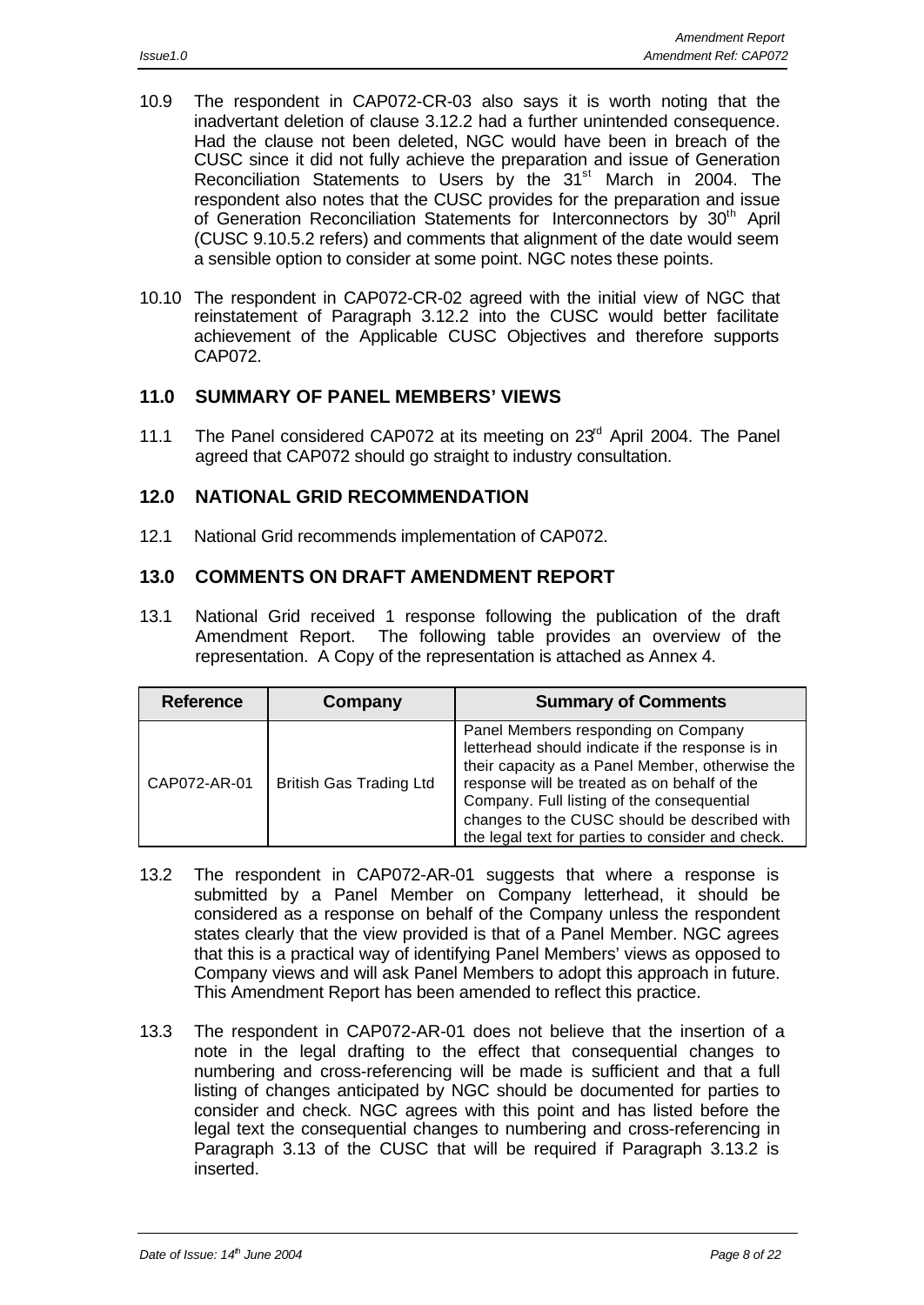## **Annex 1 - Amendment Proposal Form**

# **CUSC Amendment Proposal Form CAP: 072**

*Title of Amendment Proposal:*

*Generation Reconciliation Statements*

*Description of the Proposed Amendment* **(mandatory by proposer)***:*

*CAP072 will re-instate Paragraph 3.12.2 into the CUSC. This was erroneously deleted after the implementation of CAP065. The new Paragraph will actually become 3.13.2 after the implementation of CAP055.*

*Paragraph 3.12.2 required NGC to produce a Generation Reconciliation Statement in respect of generation related TNUoS Charges and send it to the User as soon as practicable and in any event by 31st March in each financial year. The Statement shall specify the Actual Amount and the Notional Amount of generation related TNUoS Charges for each month during the relevant Financial Year and, in reasonable detail the information from which such amounts were derived and the manner in which they were calculated.*

*Description of Issue or Defect that Proposed Amendment seeks to Address* **(mandatory by proposer)***:*

*CAP065 was a Housekeeping Amendment Proposal submitted to the Panel by National Grid with a number of other Housekeeping Amendments on 18th September 2003. CAP065 proposed the deletion of a number of redundant Paragraphs in the CUSC related to NETA Go-Live. The Amendment Proposal included a list of Paragraphs for deletion one of which was Paragraph 3.12.2. This was an error - the Amendment Proposal should have referred to Paragraph 3.13.2 for deletion and not 3.12.2. The Authority approved CAP065 on 23rd* December 2003 for implementation on 2<sup>nd</sup> January 2004. NGC agreed at the CUSC *Amendments Panel meeting held on 26th March 2004 that there had been an error in CAP065 and agreed to bring forward an Amendment Proposal to the April 2004 Panel meeting to rectify the position.*

*A Housekeeping Amendment will be submitted to the Panel separately to propose deletion of Paragraph 3.13.2 (which will become Paragraph 3.14.2 after the implementation of CAP055 on 23rd April) in due course.*

**Impact on the CUSC** *(this should be given where possible)*:

Paragraph 3.12.2 will be re-instated in the CUSC (see attachment). Post-implementation of CAP055 this will actually become Paragraph 3.13.2 in the CUSC.

**Impact on Core Industry Documentation** *(this hould be given where possible)*:

None.

**Impact on Computer Systems and Processes used by CUSC Parties** *(this should be given where possible)*:

*None.*

**Details of any Related Modifications to Other Industry Codes** *(where known)*:

*None.*

*Justification for Proposed Amendment with Reference to Applicable CUSC Objectives\*\** **(mandatory by proposer)***:*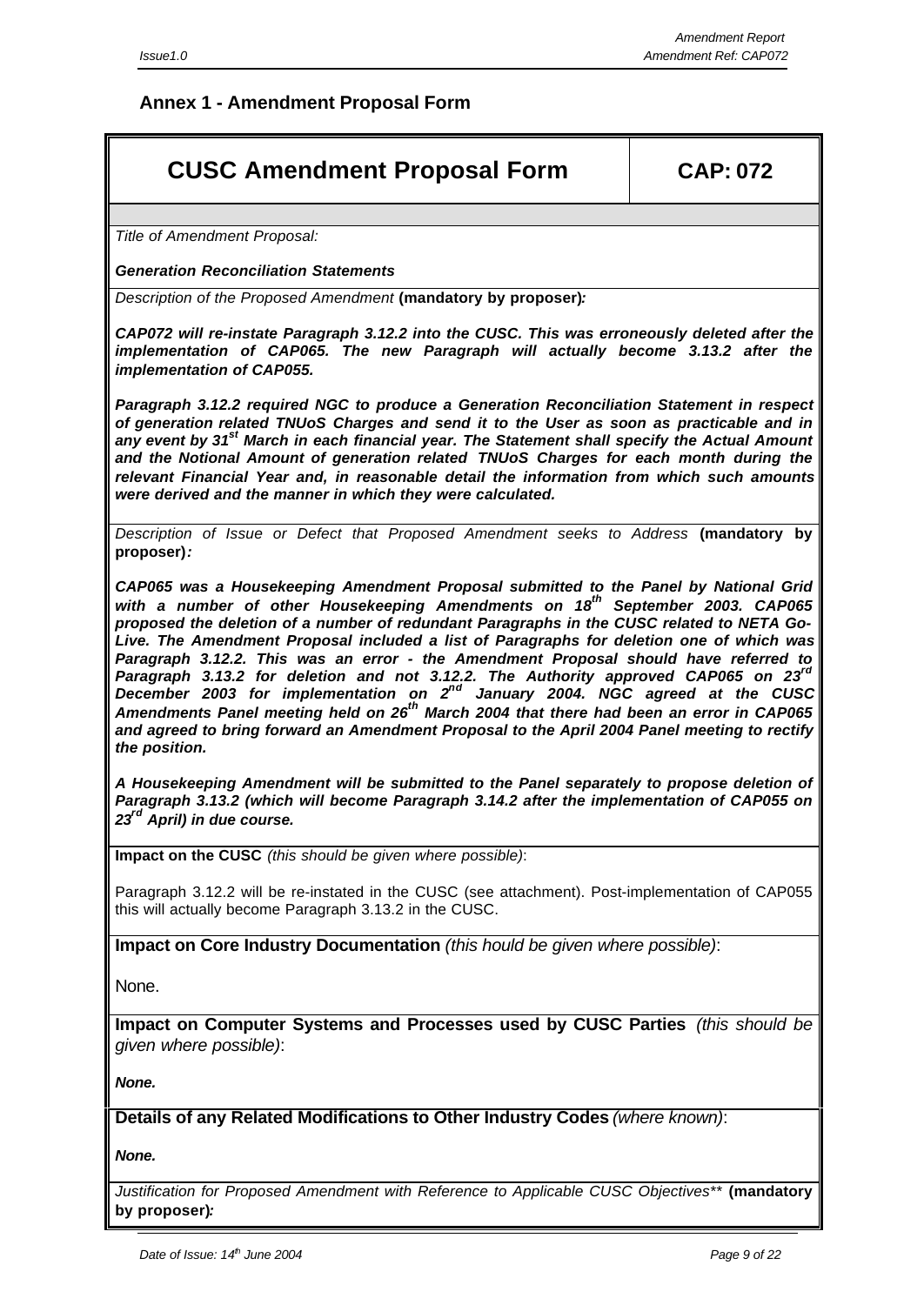*Correcting the CUSC in this way will enable National Grid to fulfil its obligations to facilitate competition in the generation and supply of electricity. Provision of the Generation Reconciliation Statements will enable National Grid to more easily and efficiently discharge its obligations under the Act and the Transmission Licence.*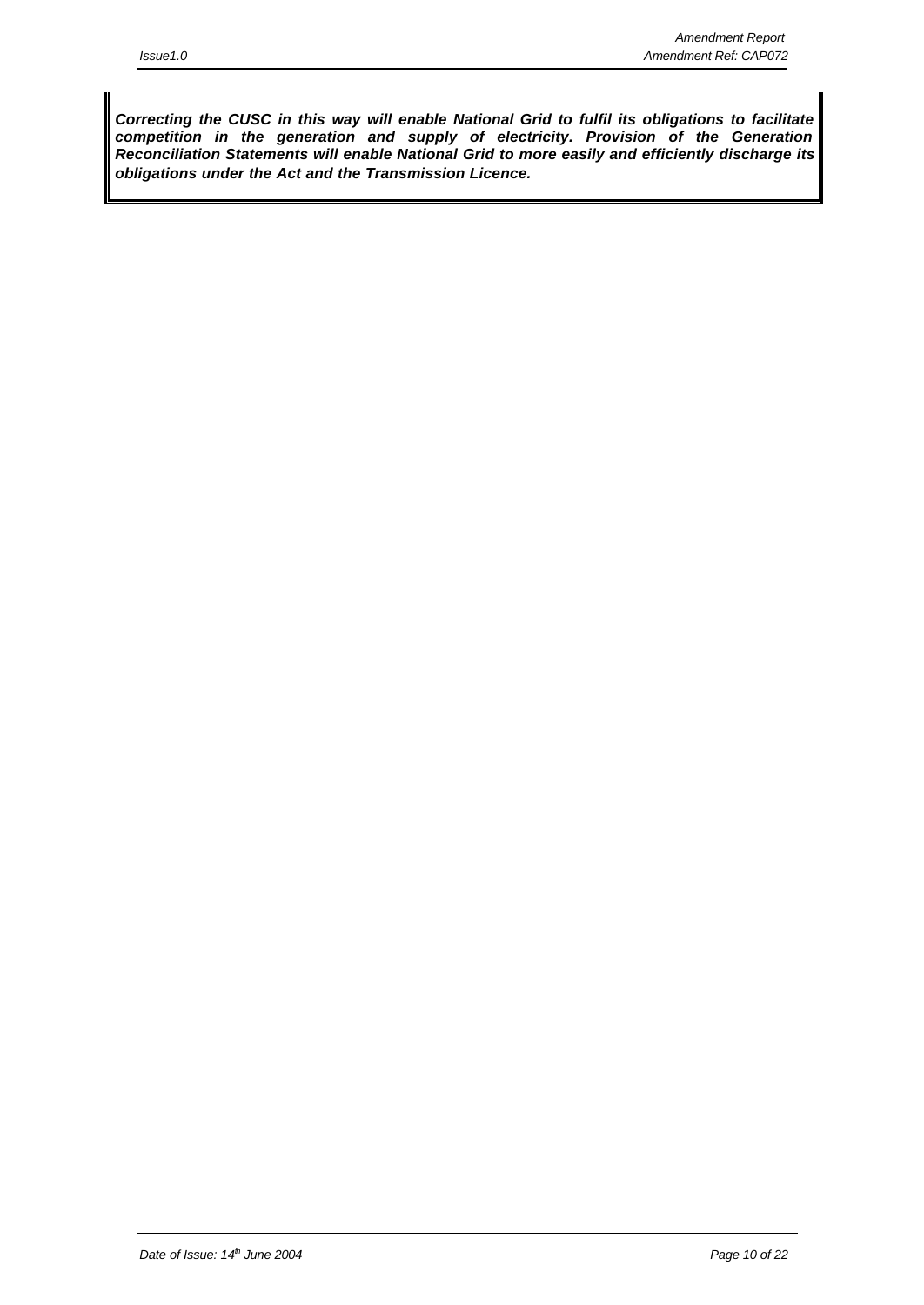| <b>Details of Proposer:</b><br>Organisation's Name:                                                       | The National Grid Company plc                                                                      |
|-----------------------------------------------------------------------------------------------------------|----------------------------------------------------------------------------------------------------|
| Capacity in which the Amendment is<br>being proposed:<br>(i.e. CUSC Party, BSC Party or<br>"energywatch") | <b>CUSC Party</b>                                                                                  |
| <b>Details of Proposer's</b>                                                                              |                                                                                                    |
| <b>Representative:</b><br>Name:<br>Organisation:<br>Telephone Number:<br>Email Address:                   | <b>Ben Graff</b><br><b>The National Grid Company plc</b><br>01926 656312<br>ben.graff@uk.ngrid.com |
| <b>Details of Representative's</b>                                                                        |                                                                                                    |
| Alternate:                                                                                                | <b>Richard Dunn</b>                                                                                |
| Name: I                                                                                                   | The National Grid Company plc                                                                      |
| Organisation:                                                                                             | 01926 656211                                                                                       |
| Telephone Number:                                                                                         | richard.dunn@uk.ngrid.com                                                                          |
| Email Address:                                                                                            |                                                                                                    |
| <b>Attachments (Yes/No): Yes</b>                                                                          |                                                                                                    |
|                                                                                                           | If Yes, Title and No. of pages of each Attachment: Text of Paragraph 3.12.2 for re-                |
| insertion in the CUSC (1 page)                                                                            |                                                                                                    |

#### **Notes:**

- *1. Those wishing to propose an Amendment to the CUSC should do so by filling in this "Amendment Proposal Form" that is based on the provisions contained in Section 8.15 of the CUSC. The form seeks to ascertain details about the Amendment Proposal so that the Amendments Panel can determine more clearly whether the proposal should be considered by a Working Group or go straight to wider National Grid Consultation.*
- *2. The Panel Secretary will check that the form has been completed, in accordance with the requirements of the CUSC, prior to submitting it to the Panel. If the Panel Secretary accepts the Amendment Proposal form as complete, then he will write back to the Proposer informing him of the reference number for the Amendment Proposal and the date on which the Proposal will be considered by the Panel. If, in the opinion of the Panel Secretary, the form fails to provide the information required in the CUSC, then he may reject the Proposal. The Panel Secretary will inform the Proposer of the rejection and report the matter to the Panel at their next meeting. The Panel can reverse the Panel Secretary's decision and if this happens the Panel Secretary will inform the Proposer.*

The completed form should be returned to:

Richard Dunn Panel Secretary Commercial Frameworks National Grid Company plc National Grid Transco House Warwick Technology Park Gallows Hill Warwick, CV34 6DA Or via e-mail to: CUSC.Team@uk.ngrid.com

(Participants submitting this form by email will need to send a statement to the effect that the proposer acknowledges that on acceptance of the proposal for consideration by the Amendments Panel, a proposer which is not a CUSC Party shall grant a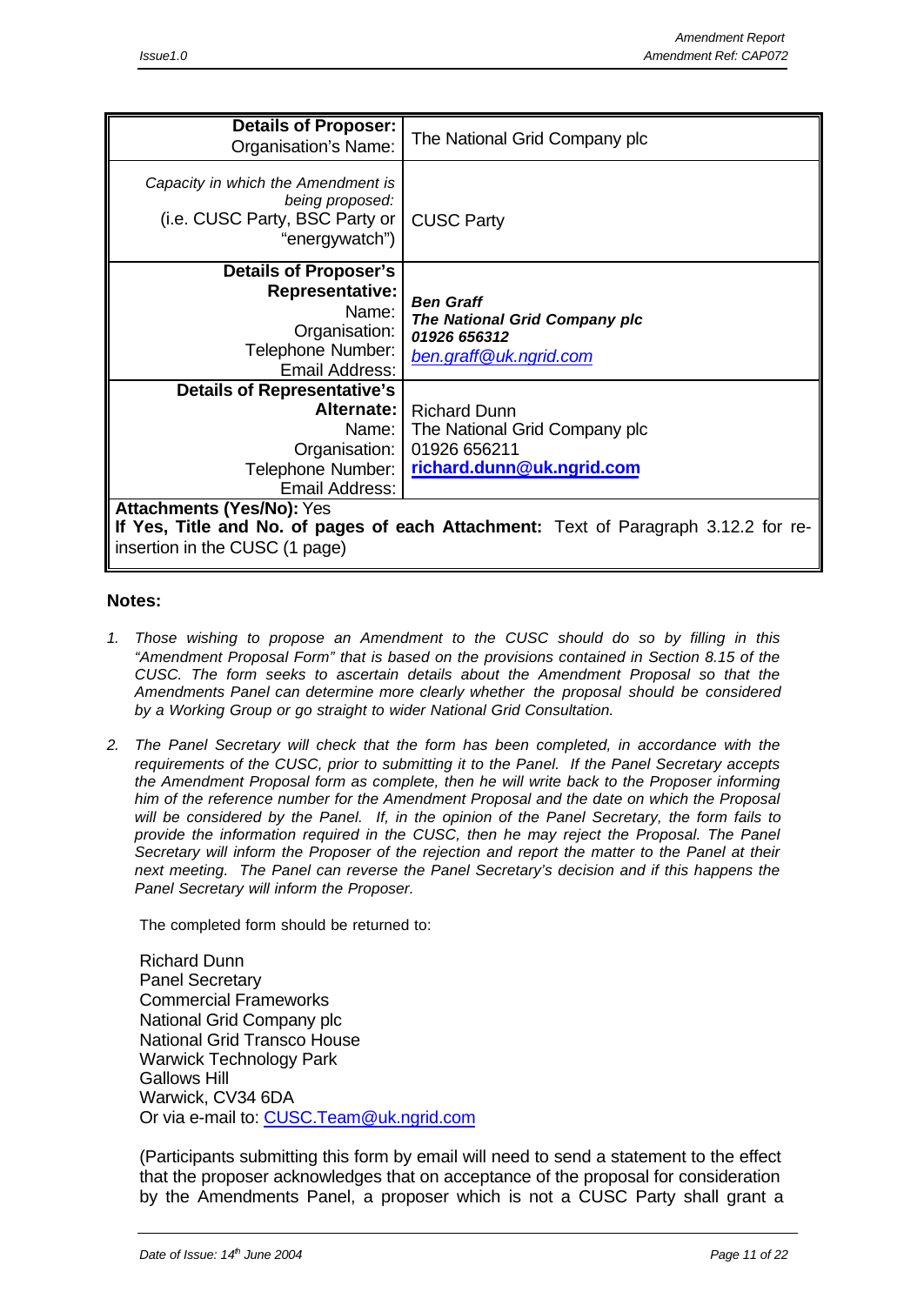licence in accordance with Paragraph 8.15.7 of the CUSC. A Proposer that is a CUSC Party shall be deemed to have granted this Licence).

3. Applicable CUSC Objectives\*\* - These are defined within the National Grid Company Transmission Licence under Section C7F, paragraph 15. Reference should be made to this section when considering a proposed amendment.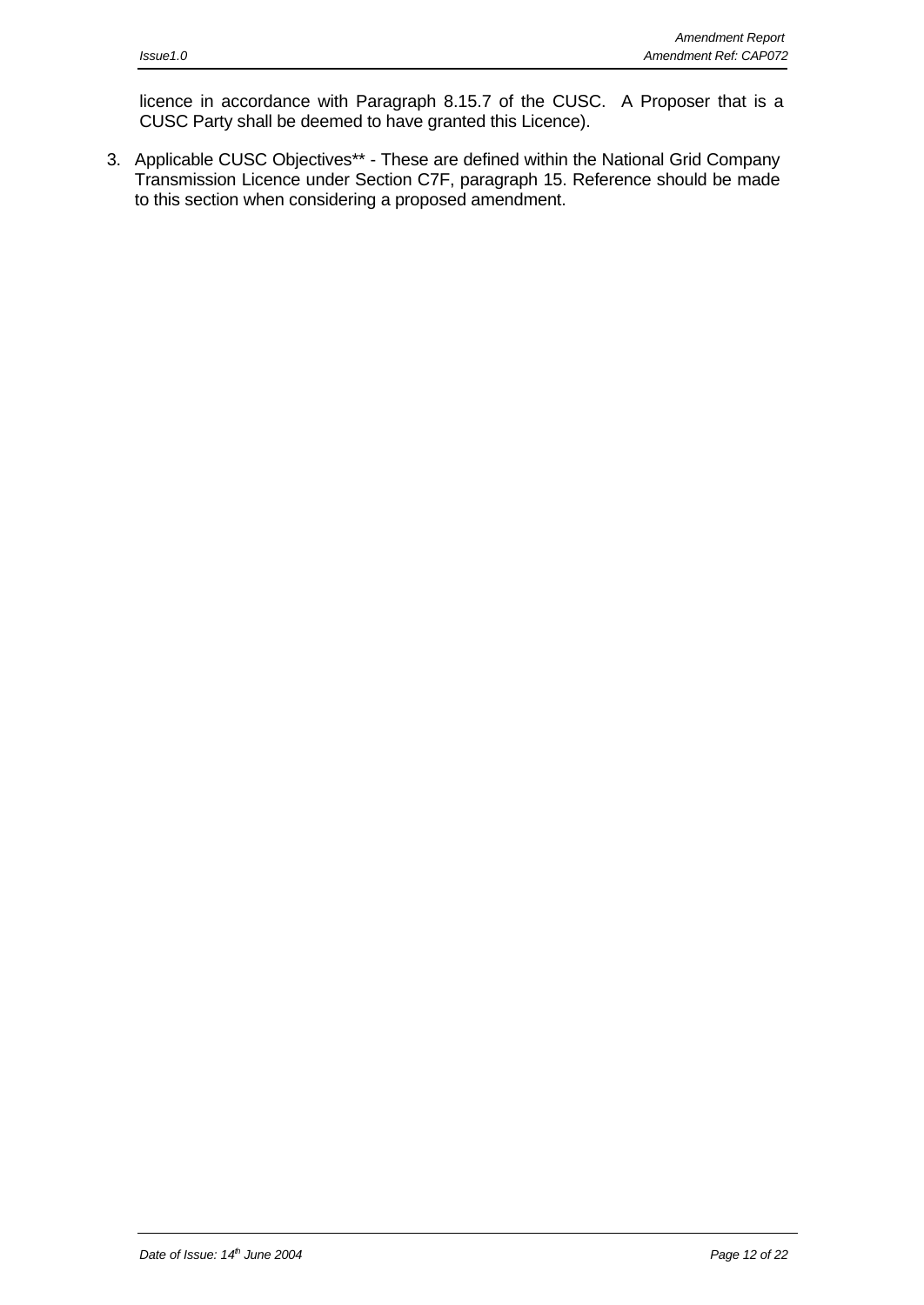## **Text of Paragraph 3.12.2 for insertion in the CUSC**

Generation Reconciliation

3.12.2 As soon as reasonably practicable and in any event by 31 March in each **Financial Year NGC** shall prepare a generation reconciliation statement (the "**Generation Reconciliation Statement**") in respect of generation related **Transmission Network Use of System Charges** and send it to the **User**. Such statement shall specify the **Actual Amount** and the **Notional Amount** of generation related **Transmission Network Use of System Charges** for each month during the relevant **Financial Year** and, in reasonable detail, the information from which such amounts were derived and the manner in which they were calculated.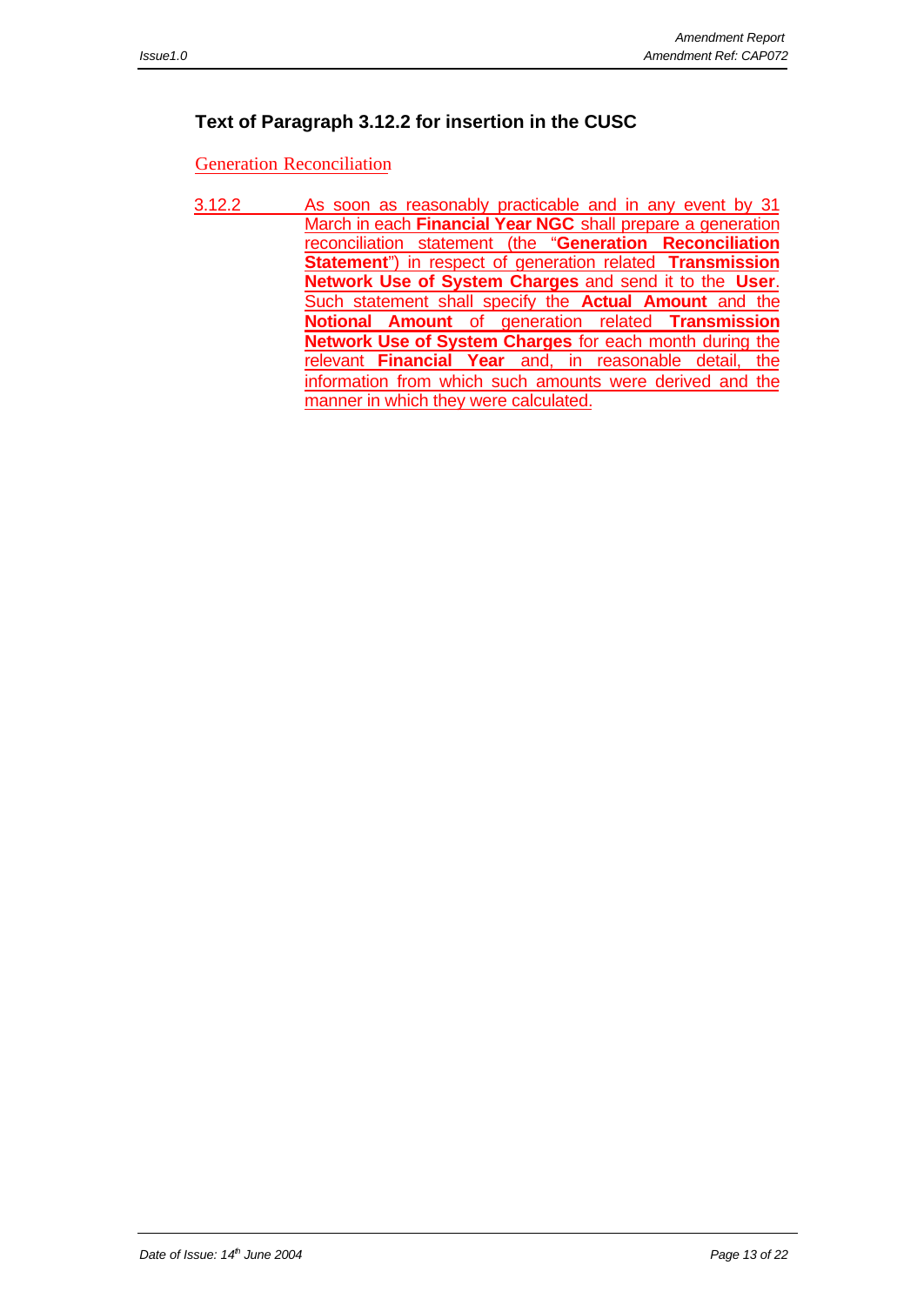## **Annex 2 – Proposed Text to modify CUSC**

#### **Text to give effect to the Proposed Amendment**

Following the insertion of the Paragraph below all consequential Paragraphs and references contained therein will be re-numbered accordingly as follows:

| <b>Existing Paragraph</b> | New Paragraph Number |
|---------------------------|----------------------|
| 3.13.2                    | 3.13.3               |
| 3.13.3                    | 3.13.4               |
| 3.13.4                    | 3.13.5               |
| 3.13.5                    | 3.13.6               |
| 3.13.6                    | 3.13.7               |
| 3.13.7                    | 3.13.8               |
|                           |                      |

Reference in the existing Paragraph 3.13.2 to Paragraph 3.13.6 will become a reference to Paragraph 3.13.7.

Reference in the existing Paragraph 3.13.4 to Paragraph 3.13.6 will become a reference to Paragraph 3.13.7.

References in the existing Paragraph 3.13.5 (a) to Paragraphs 3.13.3 and 3.13.5 will become references to Paragraphs 3.13.4 and 3.13.6 respectively.

Reference in the existing Paragraph 3.13.6 (a) (i) to Paragraph 3.13.4 will become a reference to Paragraph 3.13.5.

Reference in the existing Paragraph 3.13.6 (a) (iii) to Paragraph 3.13.6 will become a reference to Paragraph 3.13.7.

Reference in the existing Paragraph 3.13.6 (b) to Paragraph 3.13.6 will become a reference to Paragraph 3.13.7

#### Generation Reconciliation

3.13.2 As soon as reasonably practicable and in any event by 31 March in each **Financial Year NGC** shall prepare a generation reconciliation statement (the "**Generation Reconciliation Statement**") in respect of generation related **Transmission Network Use of System Charges** and send it to the **User**. Such statement shall specify the **Actual Amount** and the **Notional Amount** of generation related **Transmission Network Use of System Charges** for each month during the relevant **Financial Year** and, in reasonable detail, the information from which such amounts were derived and the manner in which they were calculated.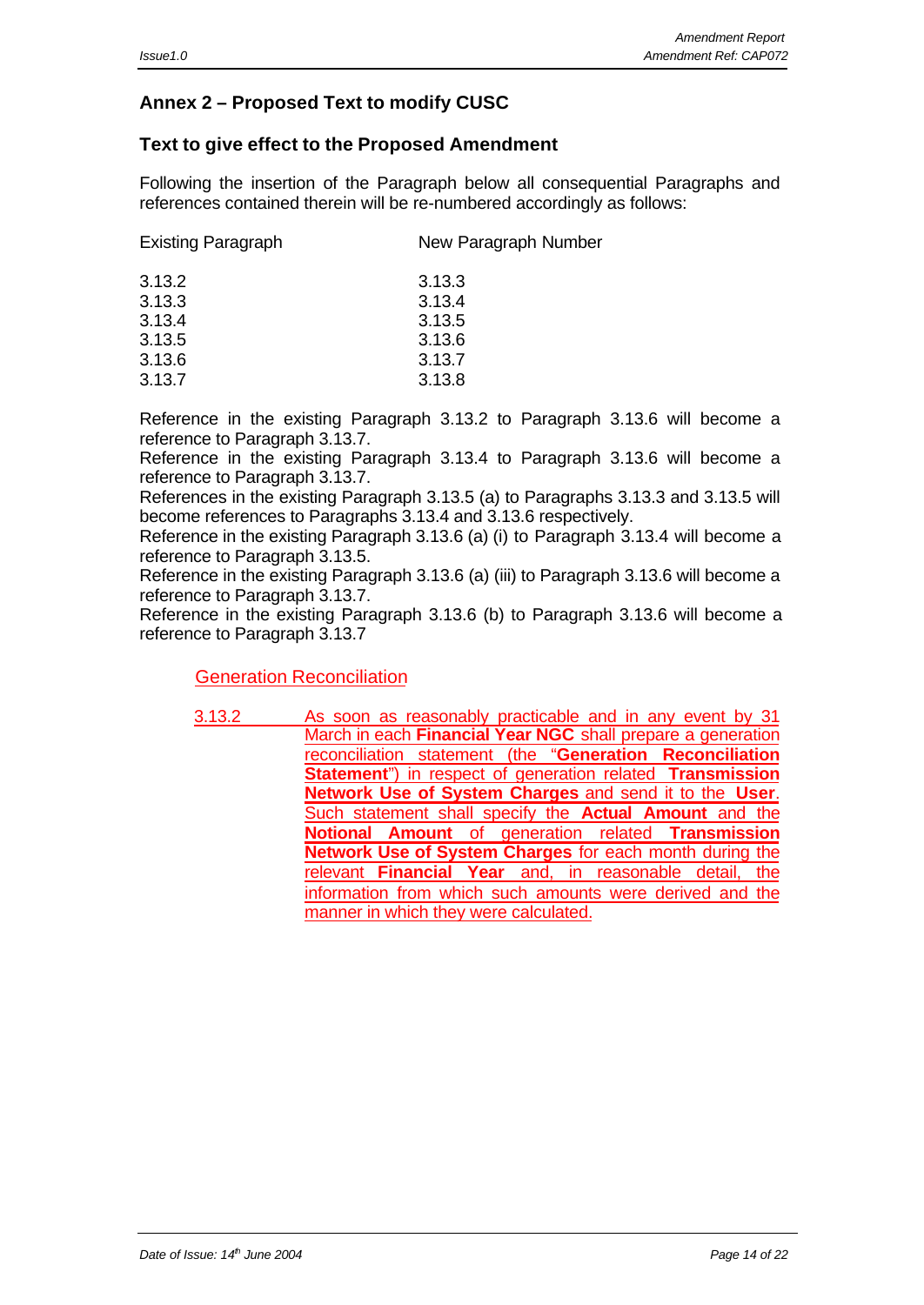## **Annex 3 – Copies of Representations Received to Consultation**

This Annex includes copies of any representations received following circulation of the Consultation Document (circulated on 27<sup>th</sup> April), requesting comments by close of business on 28<sup>th</sup> May 2004.

Representations were received from the following parties:

| No. | Company                    | <b>File Number</b> |
|-----|----------------------------|--------------------|
|     | <b>British Gas Trading</b> | CAP072-CR-01       |
|     | FDF                        | CAP072-CR-02       |
| 3   | <b>British Energy</b>      | CAP072-CR-03       |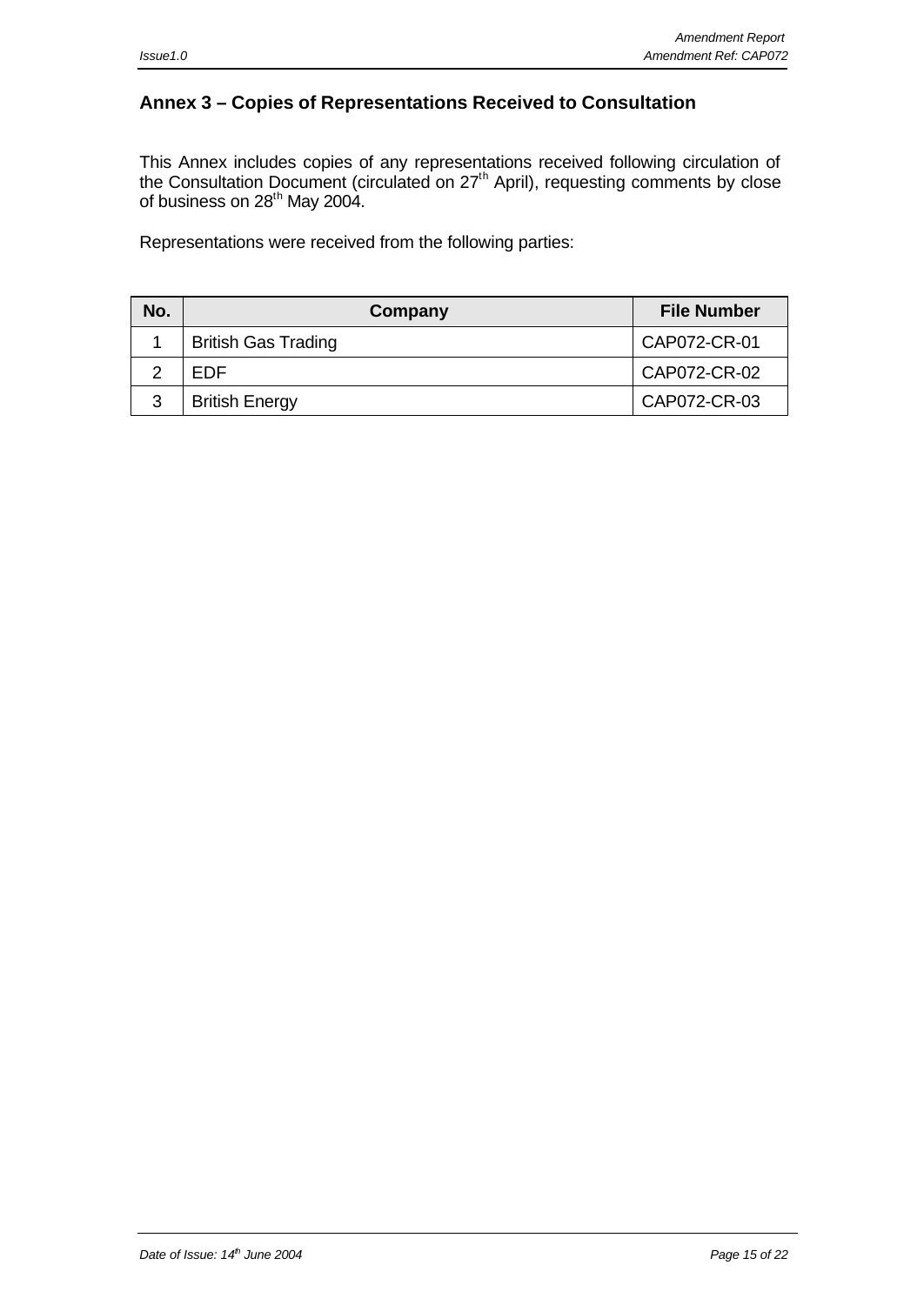| Reference | CAP072-CR-01               |                    |  |
|-----------|----------------------------|--------------------|--|
| Company   | <b>British Gas Trading</b> |                    |  |
|           |                            |                    |  |
|           |                            |                    |  |
|           |                            |                    |  |
|           |                            |                    |  |
|           |                            |                    |  |
|           |                            |                    |  |
|           |                            | <b>British Gas</b> |  |
|           |                            |                    |  |

**Centrica Energy**

**Millstream East, Maidenhead Road, Windsor, Berkshire SL4 5GD**

Tel. (01753) 431051 Fax (01753) www.centrica.com

Our Ref. Your Ref. 25 May 2004

Dear Richard,

Gallows Hill

Warwick CV34 6DA

Commercial Frameworks

National Grid Company plc National Grid Transco House Warwick Technology Park

For the Attention of Richard Dunn –

#### **Re: Consultation Document CAP072 – Generation Reconciliation Statements**

Thank you for the opportunity to comment on the above referenced Amendment Proposal. Whilst BGT supports the principle of reinserting the clause that was erroneously removed by CAP065, we are not convinced that the proposal actually achieves the intended result.

Our concerns are as follows:

- a) The proposal is to reinstate Clause 3.12.2 which was erroneously removed. However, the proposal indicates that it would actually be reinstated as Clause 3.13.2.
- b) The legal text proposed does not reflect the fact that there is already a Clause 3.13.2 in the CUSC (the Proposal Form refers to a future Housekeeping change and the consequential interaction with CAP55).

We also have consequential concerns regarding the proposal;

- i) NGC have indicated that they may introduce a Consultation Amendment to amend the original text. We believe that any such a proposal is outside the requirement for an Alternative to be in respect of the same issue and as such should not be considered. Should there be a debate on amendments to this clause after its reinstatement we would be happy to contribute.
- ii) The original CAP065 intended to update CUSC, it is not clear whether the potential change identified by NGC (as identified in b) above will address this issue or whether it is still outstanding.

Therefore we do not support this Amendment Proposal but would support a proposal that addresses the concerns identified above.

Should you wish to discuss any of our comments, please do not hesitate to contact me.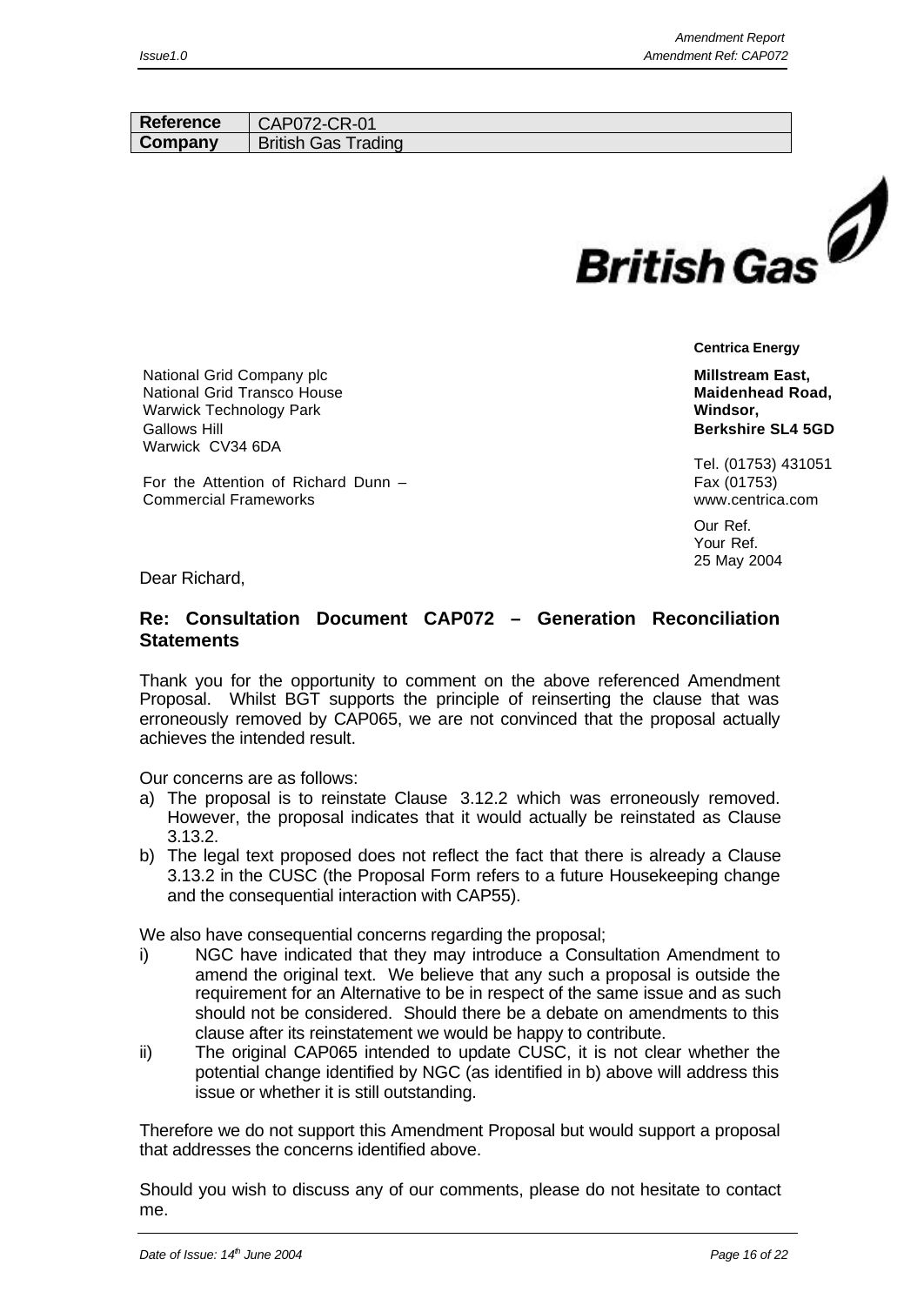Yours sincerely,

Simon Goldring Transportation Manager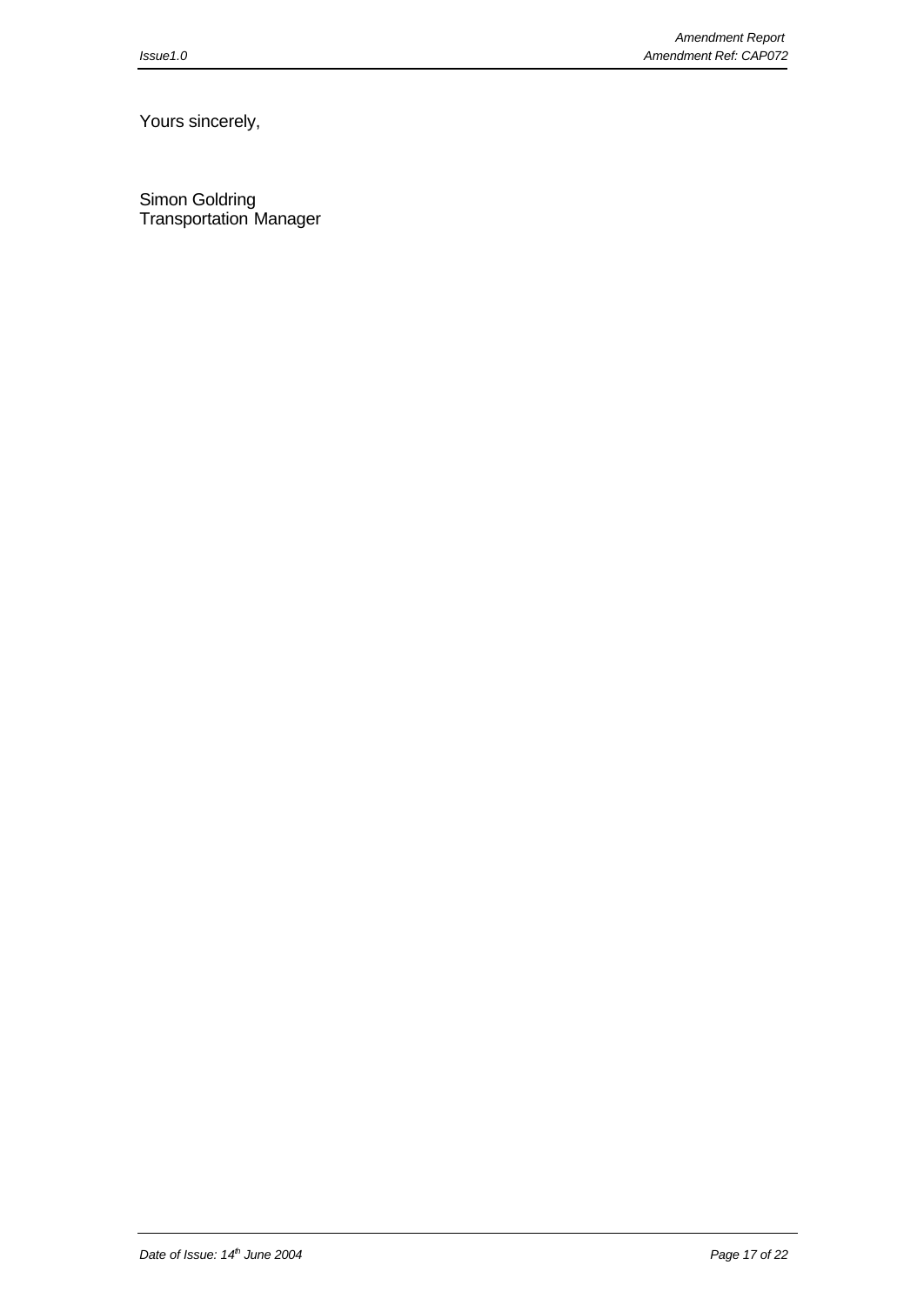| <b>Reference</b> | CAP072-CR-02 |
|------------------|--------------|
| Company          | EDF          |

#### **Our Ref Your**

Richard Dunn National Grid Company plc National Grid Transco House Warwick Technology Park Gallows Hill **Warwick** 

**Date** 26 May 2004

Dear Richard

#### **CUSC Amendment Proposal CAP072: Generation Reconciliation Statements**

We are pleased to provide the following comments on the CUSC Amendment Proposal CAP072.

EDF Energy agree with the initial view of National Grid that the re-instatement of Paragraph 3.12.2 into the CUSC would better facilitate achievement of the Applicable CUSC Objectives. We therefore support CUSC Amendment Proposal CAP072.

If you have any queries please do not hesitate to contact me on 0207 7523 2526.

Yours sincerely

Rupert Judson Transmission Infrastructure & Development Manager **EDF Energy**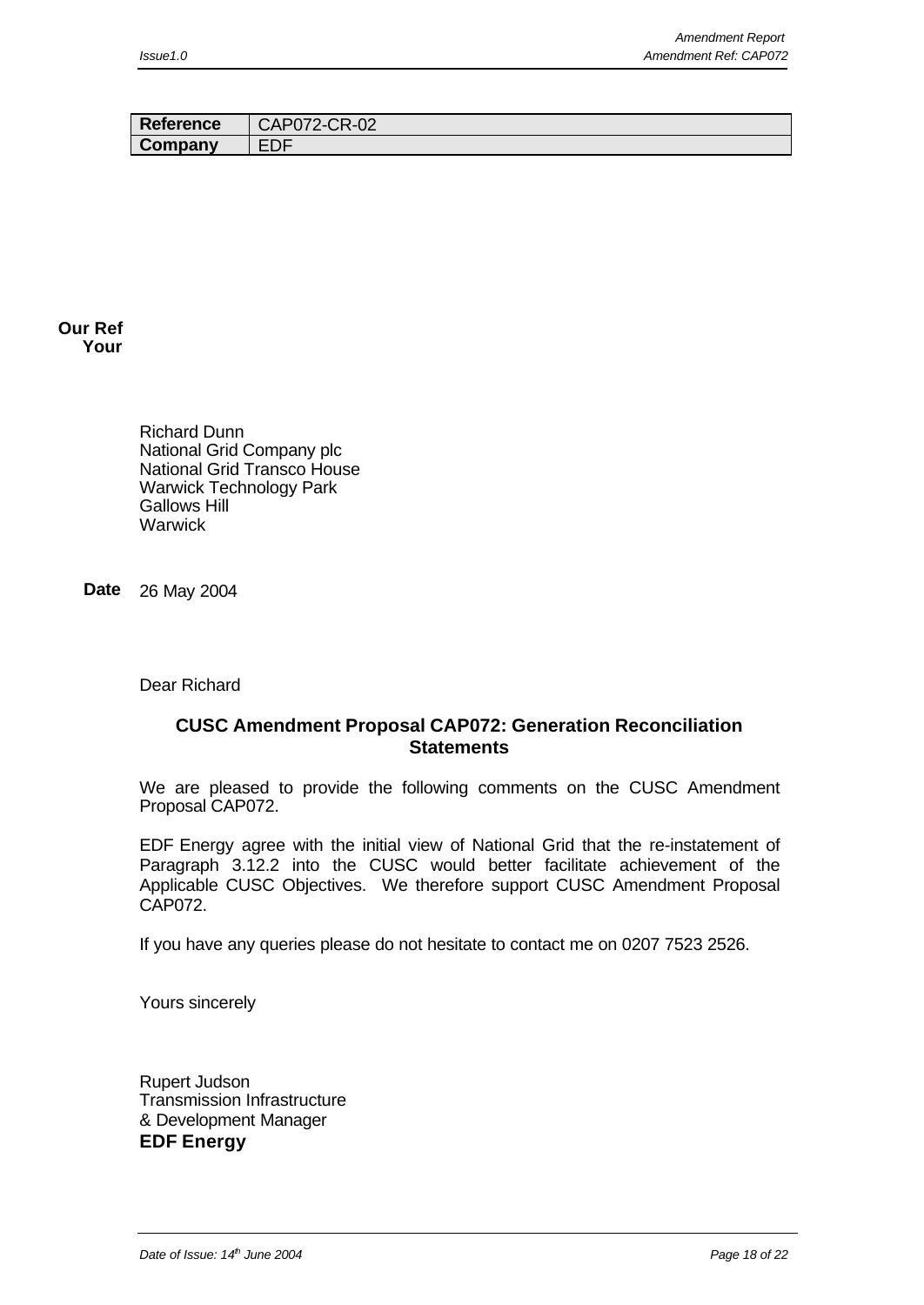| <b>Reference</b> | CAP072-CR-03          |
|------------------|-----------------------|
| Company          | <b>British Energy</b> |
|                  |                       |



28<sup>th</sup> May 2004

Richard Dunn Commercial Frameworks National Grid Company plc National Grid Transco House Warwick Technology Park Gallows Hill Warwick CV34 6DA

Dear Richard,

## **CUSC Consultation Document CAP072: Generation Reconciliation Statements**

In consideration of the above CAP, we would advise that we SUPPORT the proposed amendment and would endorse NGC's recommendation that the CAP should be approved and that the original clause, incorrectly deleted as a consequence of the 'housekeeping' amendment CAP065, be re-introduced into the CUSC.

The manner in which this inadvertent deletion occurred however, does suggest that inadequate measures were in place to prevent it happening. In the context of 'housekeeping' amendment proposals, the bundling of these into a suite of change proposals to improve the overall efficiency of the process has been an accepted practice to date. Clearly, there is a need for a review of the internal processes to prevent a recurrence and possibly improve the presentation of the material put into the reports. For example, quoting both the affected clause reference and its content in this specific case would have highlighted the mismatch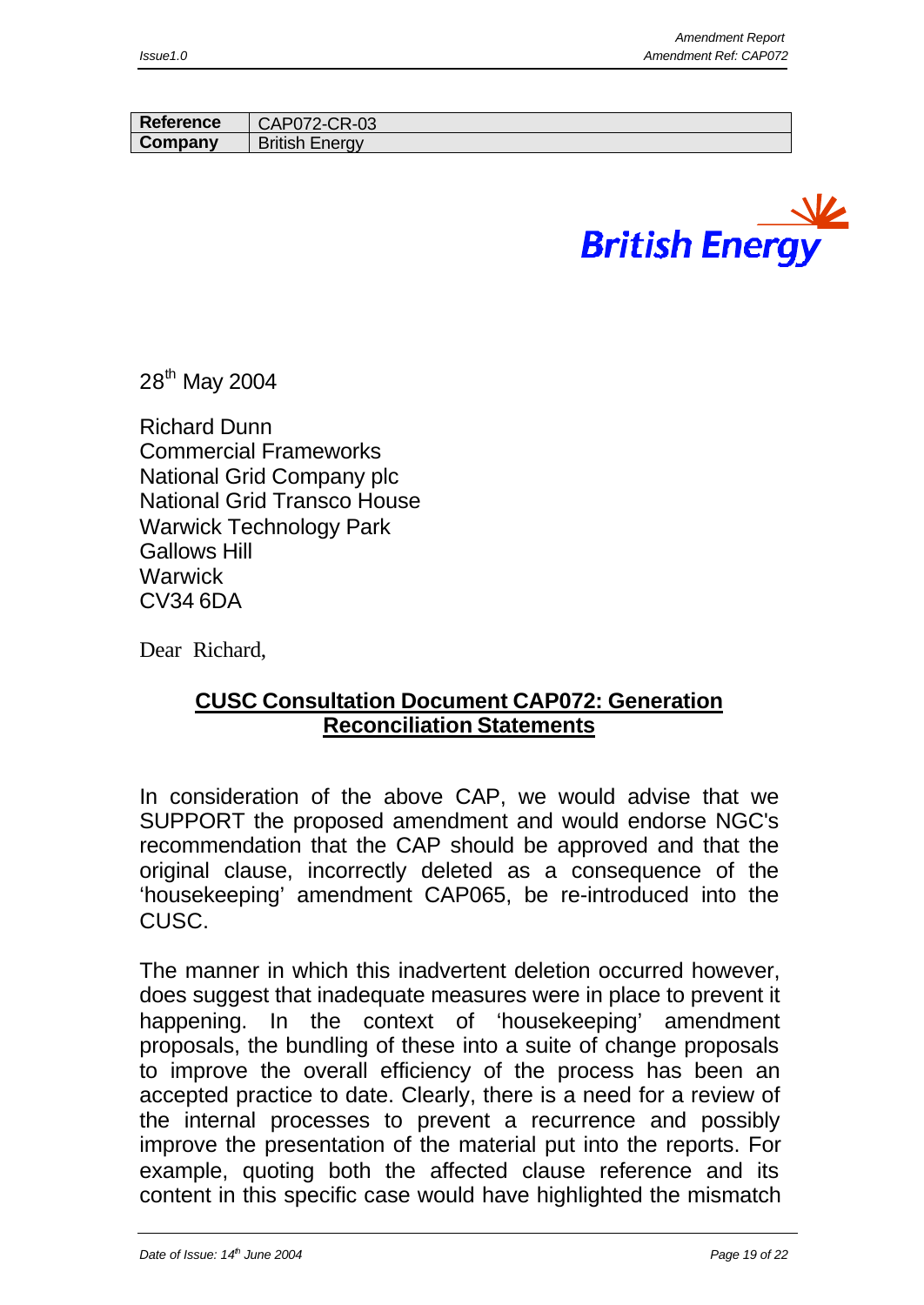between the change proposed and the actual content of the clause.

It is also worth noting that the inadvertent deletion of clause 3.12.2 had a further unintended consequence. NGC did not fully achieve the preparation and issue of Generation Reconciliation Statements to Users by the 31<sup>st</sup> March, and would therefore have been in breach of the CUSC, had the clause not been deleted.

Therefore whilst the deleted clause should be re-introduced 'as is' to correct the original error, there is a need to consider a review of the date. We believe that such a review should only be considered once the clause has been reinstated to correct the original error. To propose a change to the date in the clause as an Alternative Amendment to this consultation, whilst it would appear to be more efficient, would actually have the effect of materially changing the CUSC provisions to the extent that the alternative would not actually address the original defect.

For future reference, it is worth noting that the CUSC provides for the preparation and issue of Generation Reconciliation Statement for Interconnectors "by 30<sup>th</sup> April" (CUSC 9.10.5.2 refers) and alignment of the dates would seem a sensible option to consider at some point.

If you have any queries associated with this response, please do not hesitate to contact me to discuss further

Yours faithfully,

Sthep

Steve Phillips

Senior Trading Consultant Market Development Power & Energy Trading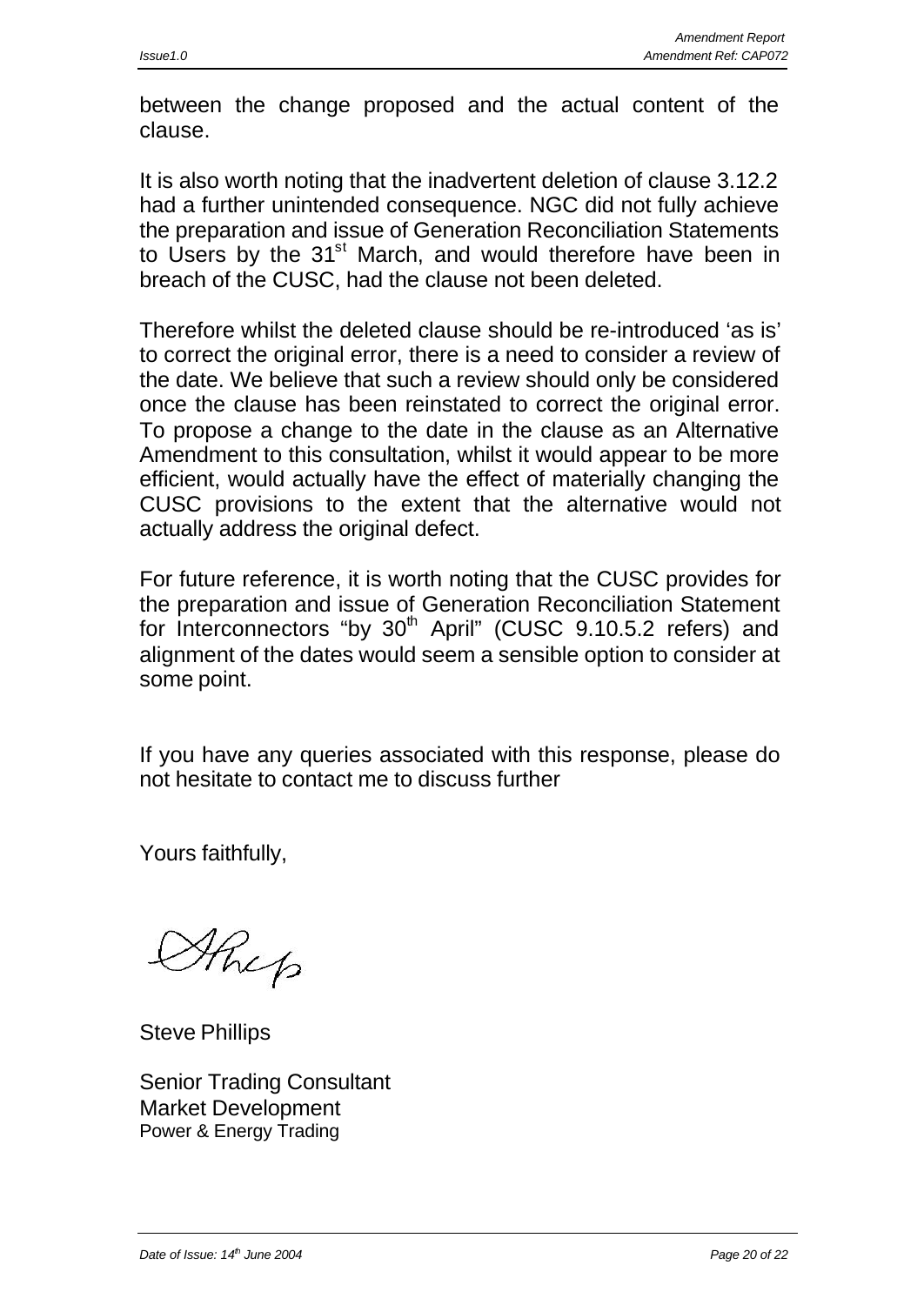### **Annex 4 – Copies of Comments received on the Draft Amendment Report**

This Annex includes copies of any representations received following circulation of the Draft Amendment Report (circulated on  $2^{nd}$  June 2004), requesting comments by  $1pm$  on  $9<sup>th</sup>$  June).

Representations were received from the following parties:

| No. | Company                    | <b>File Number</b> |  |
|-----|----------------------------|--------------------|--|
|     | <b>British Gas Trading</b> | CAP072-AR-01       |  |